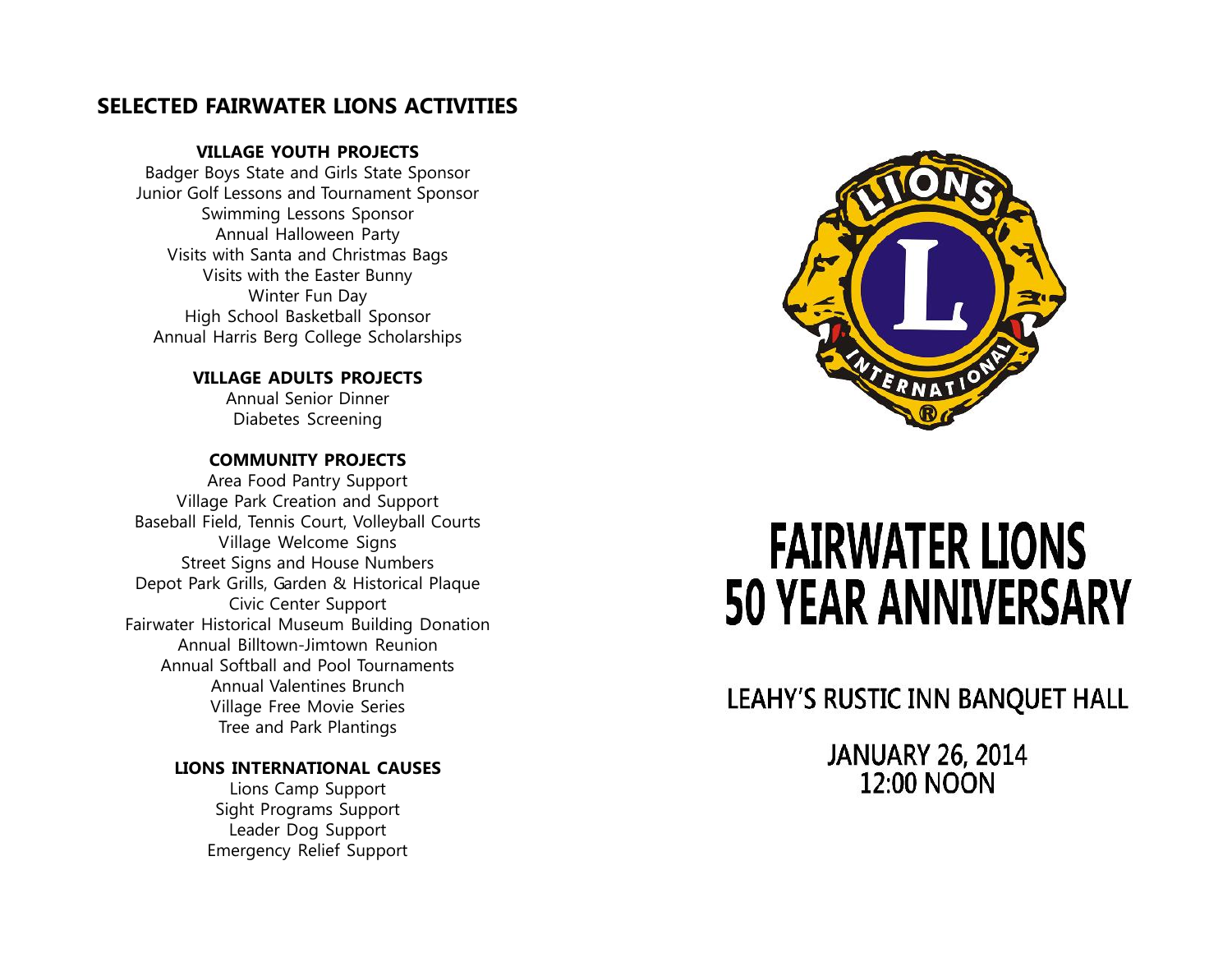### **FAIRWATER LIONS CLUB**

**CHARTER DATE** January 6, 1964

#### **ORGANIZATIONAL SPONSOR**

Green Lake Lions Club

**ORGANIZATIONAL DINNER** January 21, 1964 - Fairwater Civic Center

#### **CHARTER PRESENTATION CEREMONY**

March 31, 1964

#### **CHARTER MEMBERS**

Erwin Beilke Alex Laper Howard Blodgett John Laper Donald Kussman

Gordon Born Lowell Laper Milton Born Russell Lee Eldon Broman Elton Lemmenes Ben Card Omar Schultz Edward Frei Gene Scott James Hankerson Jimmie Stellmacher Henry Johnson Eugene Stindt Francis Kuehn, Jr. Rev. Robert Weinbender

#### **CURRENT MEMBERS**

Paul Deaver Robert Schuster Amy Dolgner Edna Schwandt Beverly Karst Keith Schwandt James Krenz Tracy Schwandt Linda Kuehn Jimmie Stellmacher William Kuehn Bonnie Strelow Lowell Laper Merle Strelow Pamela Leahy Amanda Sullivan Susanne Peschke Dave Tapper Laurie Sasada Michelle Zacharias Angela Schuldt Caroline Zimpher Kathleen Schuster

**WELCOME TO FAIRWATER** President Laurie Sasada

#### **PLEDGE OF ALLIANCE**

**PRAYER** Lion/Lioness Diane Henke

**SONG: AMERICA**

**INTRODUCTION OF GUEST**

**ENJOY MEAL**

**INTRODUCTION OF KEYNOTE SPEAKER** Lion Merle Strelow

> **KEYNOTE SPEAKER** PID Wayne Heiman, Manawa

#### **AWARD PRESENTATION**

**CLUB HISTORY** Lion Bob Schuster

#### **GIFT PRESENTATIONS FROM VISITORS**

#### **REFLECTIONS AND STORIES**

Guest Charter Members Lion Lowell Laper and Lion Jimmie Stellmacher Lions Clay Pamenter, Alice Kuehn, Marlene Scott **Others**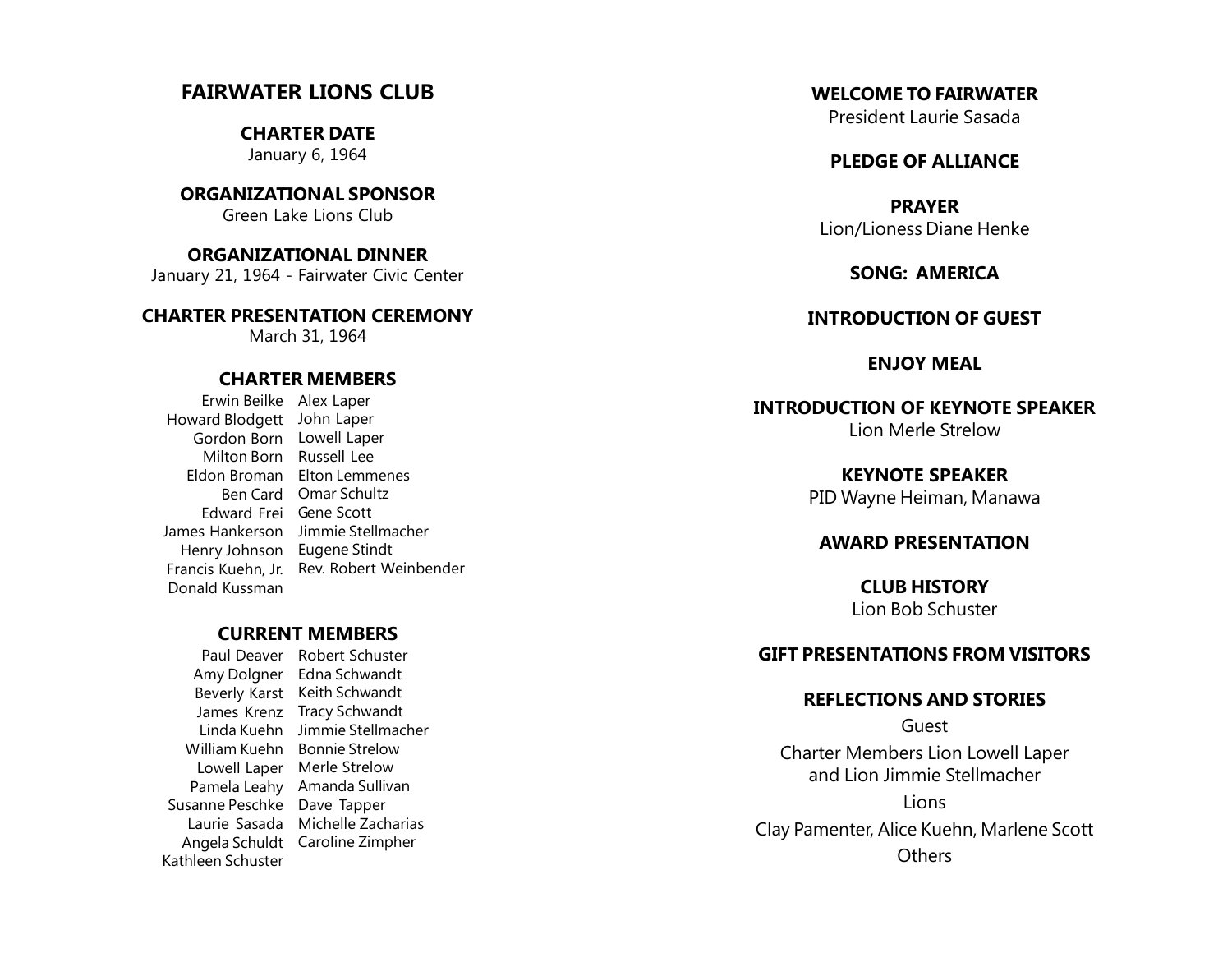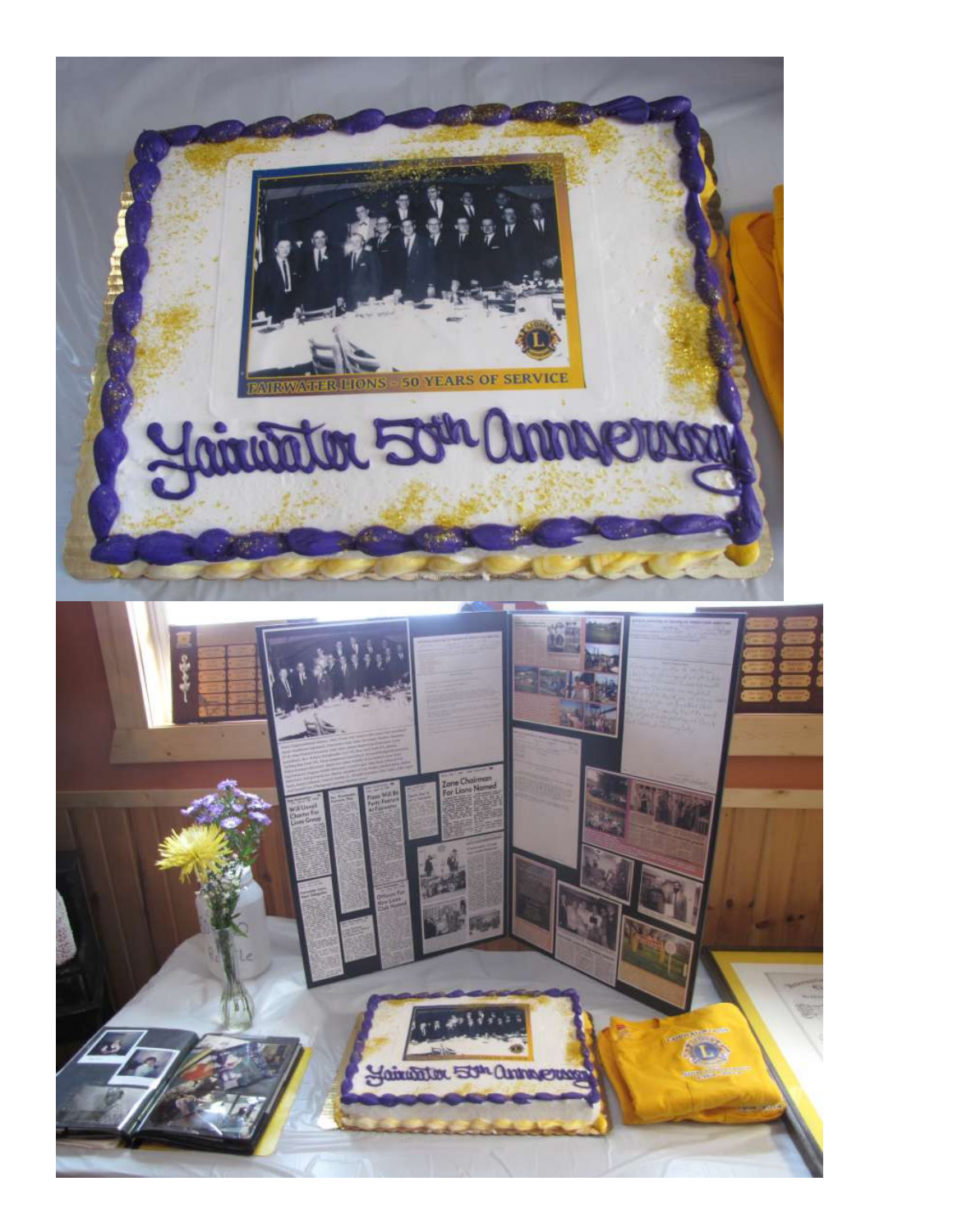